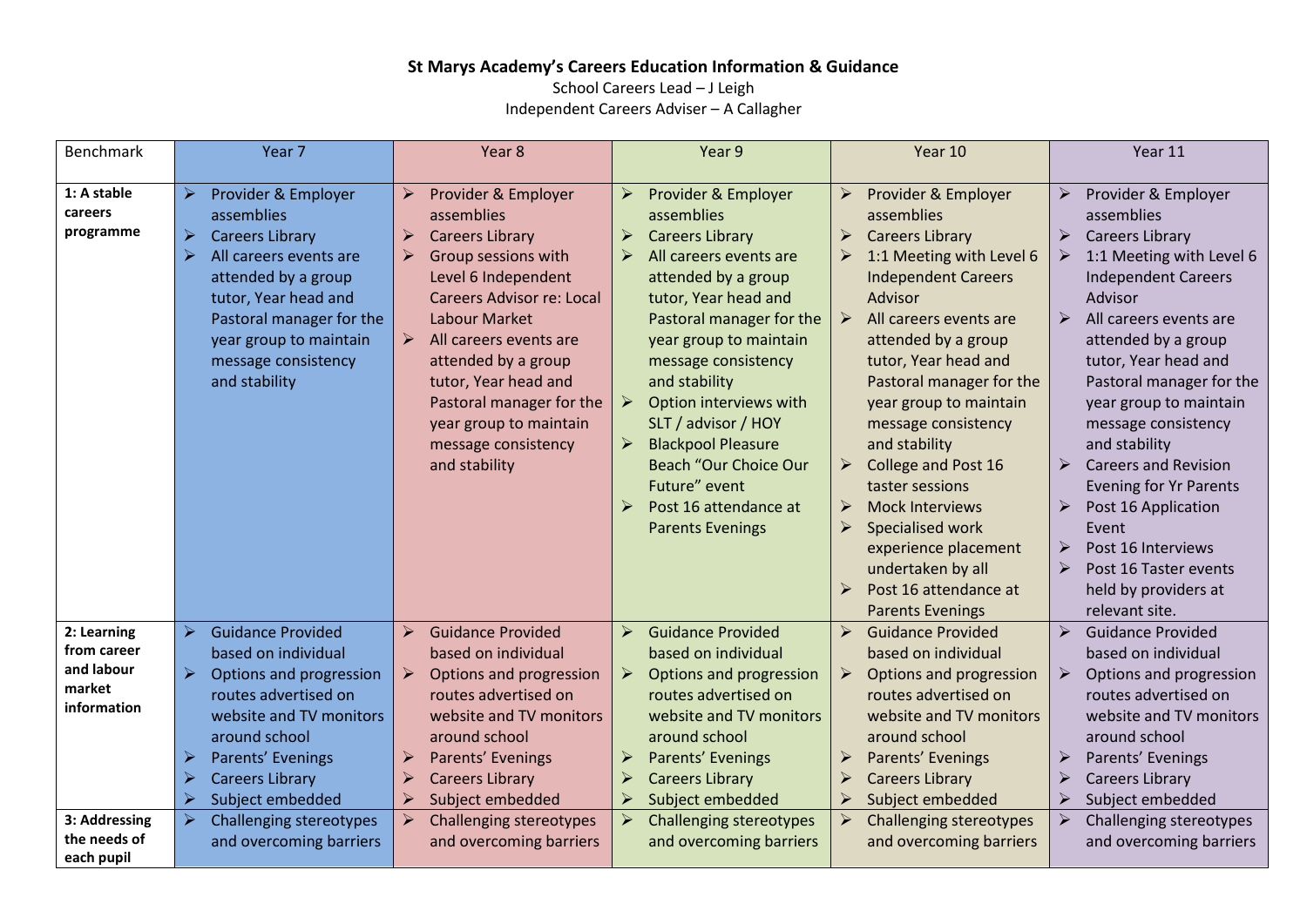## **St Marys Academy's Careers Education Information & Guidance**

School Careers Lead – J Leigh Independent Careers Adviser – A Callagher

|                                                          | <b>Effective links with</b><br>≻<br>Pastoral and teaching<br>staff for referrals<br>Group tutors first point<br>➤<br>on contact<br><b>Introduction of Unifrog</b><br>➤ | <b>Effective links with</b><br>$\triangleright$<br>Pastoral and teaching<br>staff for referrals<br>Group tutors first point<br>➤<br>on contact<br><b>Introduction of Unifrog</b><br>➤ | <b>Effective links with</b><br>$\blacktriangleright$<br>Pastoral and teaching<br>staff for referrals<br>Group tutors first point<br>➤<br>on contact<br><b>Introduction of Unifrog</b><br>$\blacktriangleright$ | $\blacktriangleright$<br><b>Effective links with</b><br>Pastoral and teaching<br>staff for referrals<br>Group tutors first point<br>➤<br>on contact<br>$\blacktriangleright$<br><b>Introduction of Unifrog</b> | <b>Effective links with</b><br>➤<br>Pastoral and teaching<br>staff for referrals<br>Group tutors first point<br>➤<br>on contact<br>Introduction of Unifrog<br>➤             |
|----------------------------------------------------------|------------------------------------------------------------------------------------------------------------------------------------------------------------------------|---------------------------------------------------------------------------------------------------------------------------------------------------------------------------------------|----------------------------------------------------------------------------------------------------------------------------------------------------------------------------------------------------------------|----------------------------------------------------------------------------------------------------------------------------------------------------------------------------------------------------------------|-----------------------------------------------------------------------------------------------------------------------------------------------------------------------------|
| 4: Linking<br>curriculum<br>learning to<br>careers       | Individual advice for<br>$\blacktriangleright$<br>parents supplied by the<br>Curriculum Area Leader                                                                    | $\triangleright$<br>Individual advice for<br>parents supplied by the<br>Curriculum Area Leader                                                                                        | Individual advice for<br>$\blacktriangleright$<br>parents supplied by the<br>Curriculum Area Leader                                                                                                            | $\triangleright$<br>Individual advice for<br>parents supplied by the<br>Curriculum Area Leader                                                                                                                 | $\blacktriangleright$<br>Individual advice for<br>parents supplied by the<br>Curriculum Area Leader                                                                         |
| 5: Encounters<br>with employers<br>and employees         | <b>Assembly talks</b><br>➤<br>$\blacktriangleright$<br>Unifrog - Virtual Tours                                                                                         | <b>Assembly talks</b><br>$\blacktriangleright$<br>Unifrog - Virtual Tours<br>➤                                                                                                        | <b>Assembly talks</b><br>➤<br>Unifrog - Virtual Tours<br>➤<br><b>Blackpool Pleasure</b><br>➤<br><b>Beach "Our Choice Our</b><br>Future" event<br><b>Careers Advisor</b><br>⋗<br>Assembly                       | <b>Assembly talks</b><br>$\blacktriangleright$<br>Unifrog - Virtual Tours<br>$\blacktriangleright$<br>$\blacktriangleright$<br><b>Mock Interviews</b>                                                          | Assembly talks<br>➤<br>Unifrog - Virtual Tours                                                                                                                              |
| 6: Experiences<br>of workplaces                          | $\blacktriangleright$<br>Unifrog - Virtual Tours                                                                                                                       | Unifrog - Virtual Tours<br>➤                                                                                                                                                          | Unifrog - Virtual Tours<br>➤                                                                                                                                                                                   | $\blacktriangleright$<br><b>EBPNW</b> specialised<br>placements<br><b>EBPNW Work</b><br>➤<br>experience placement<br>Unifrog - Virtual Tours<br>➤                                                              | Unifrog - Virtual Tours<br>➤<br>Post 16 Application Help<br>Post 16 Interviews<br>Post 16 Taster events<br>held by providers at<br>relevant site.                           |
| 7: Encounters<br>with further<br>and higher<br>education | Unifrog - Virtual Tours<br>➤                                                                                                                                           | Unifrog - Virtual Tours                                                                                                                                                               | Unifrog - Virtual Tours<br>➤                                                                                                                                                                                   | Unifrog - Virtual<br>➤<br><b>Tours</b><br>6 <sup>th</sup> Form lunchtime<br>↘<br>'drop in' sessions<br>FE Taster visit SMCA<br>➤<br>6 <sup>th</sup> Form<br>FE Taster visit B&FC<br>➤                          | Unifrog - Virtual<br>➤<br><b>Tours</b><br>6 <sup>th</sup> Form lunchtime<br>'drop in' sessions<br>FE Taster visit SMCA<br>6 <sup>th</sup> Form<br>FE Taster visit B&FC<br>➤ |